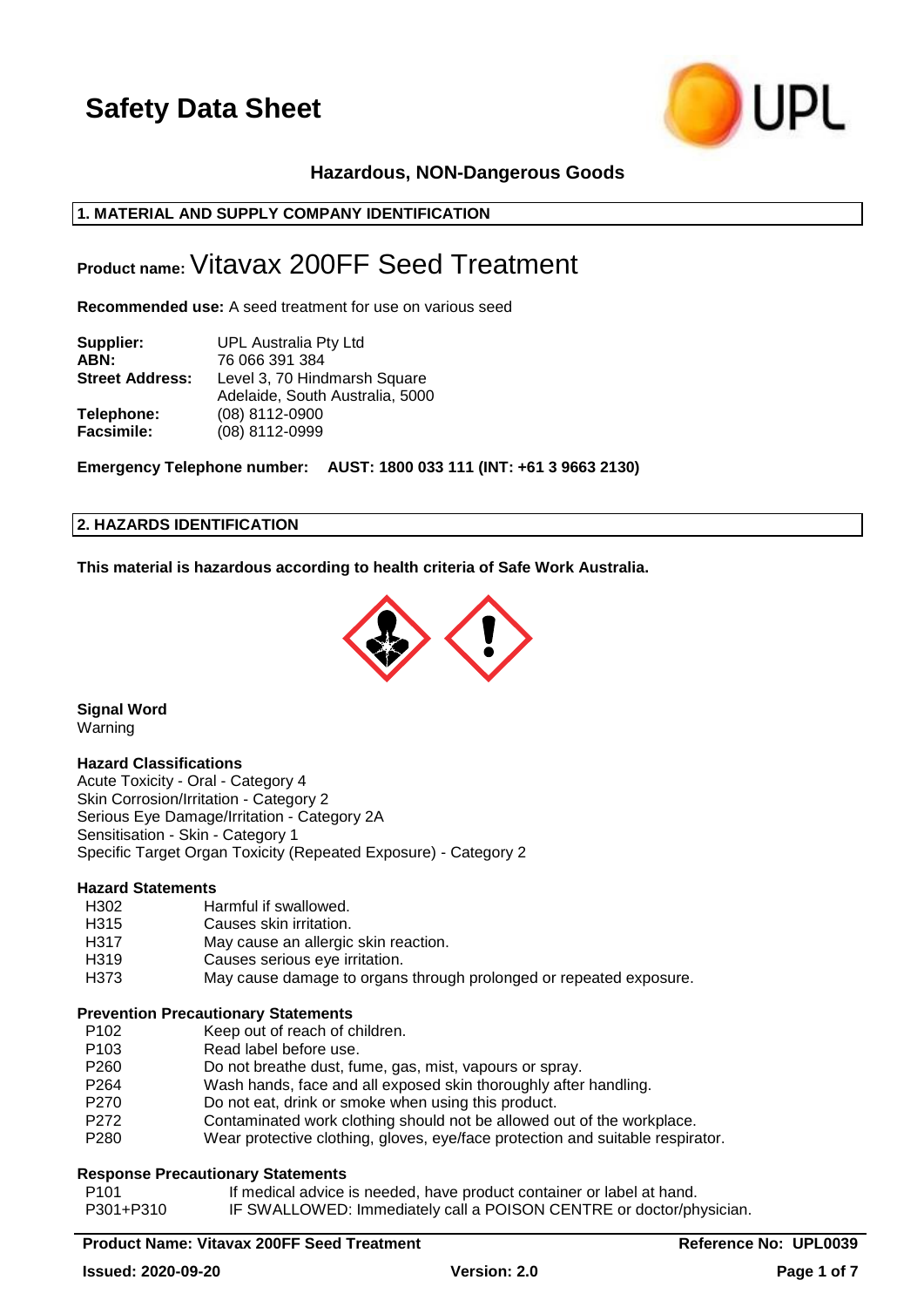

| P302+P352 | IF ON SKIN: Wash with plenty of soap and water.                                            |
|-----------|--------------------------------------------------------------------------------------------|
|           | P305+P351+P338 IF IN EYES: Rinse cautiously with water for several minutes. Remove contact |
|           | lenses, if present and easy to do. Continue rinsing.                                       |
| P314      | Get medical advice/attention if you feel unwell.                                           |
| P330      | Rinse mouth.                                                                               |
| P333+P313 | If skin irritation or rash occurs: Get medical advice/attention.                           |
| P337+P313 | If eye irritation persists: Get medical advice/attention.                                  |
| P362      | Take off contaminated clothing and wash before reuse.                                      |
|           |                                                                                            |

**Storage Precautionary Statement**

Not allocated

#### **Disposal Precautionary Statement**

P501 Dispose of contents/container in accordance with local, regional, national and international regulations.

**Poison Schedule:** S6. Poison

#### **DANGEROUS GOOD CLASSIFICATION**

Not classified as Dangerous Goods by the criteria of the "Australian Code for the Transport of Dangerous Goods by Road & Rail" and the "New Zealand NZS5433: Transport of Dangerous Goods on Land".

| 3. COMPOSITION INFORMATION                 |                |                   |
|--------------------------------------------|----------------|-------------------|
| <b>CHEMICAL ENTITY</b>                     | CAS NO         | <b>PROPORTION</b> |
| Carboxin                                   | 5234-68-4      | $200$ g/L         |
| Thiram                                     | 137-26-8       | $200$ g/L         |
| Ethylene glycol                            | $107 - 21 - 1$ | $1 - 10 \%$ (w/w) |
| Ingredients determined to be Non-Hazardous |                | Balance           |
|                                            |                | 100%              |

#### **4. FIRST AID MEASURES**

If poisoning occurs, contact a doctor or Poisons Information Centre (Phone Australia 131 126, New Zealand 0800 764 766).

**Inhalation:** Remove victim from exposure - avoid becoming a casualty. Remove contaminated clothing and loosen remaining clothing. Allow patient to assume most comfortable position and keep warm. Keep at rest until fully recovered. Seek medical advice if effects persist.

**Skin Contact:** Effects may be delayed. If skin or hair contact occurs, immediately remove contaminated clothing and flush skin and hair with running water. Continue flushing with water until advised to stop by the Poisons Information Centre or a Doctor; or for 15 minutes and transport to Doctor or Hospital.

**Eye contact:** If in eyes, hold eyelids apart and flush the eyes continuously with running water. Continue flushing until advised to stop by the Poisons Information Centre or a Doctor; or for at least 15 minutes and transport to Doctor or Hospital.

**Ingestion:** Rinse mouth with water. If swallowed, do NOT induce vomiting. Give a glass of water to drink. Never give anything by the mouth to an unconscious patient. If vomiting occurs give further water. Immediately call Poisons Centre or Doctor.

**PPE for First Aiders:** Wear safety shoes, overalls, gloves, safety glasses, respirator. Use with adequate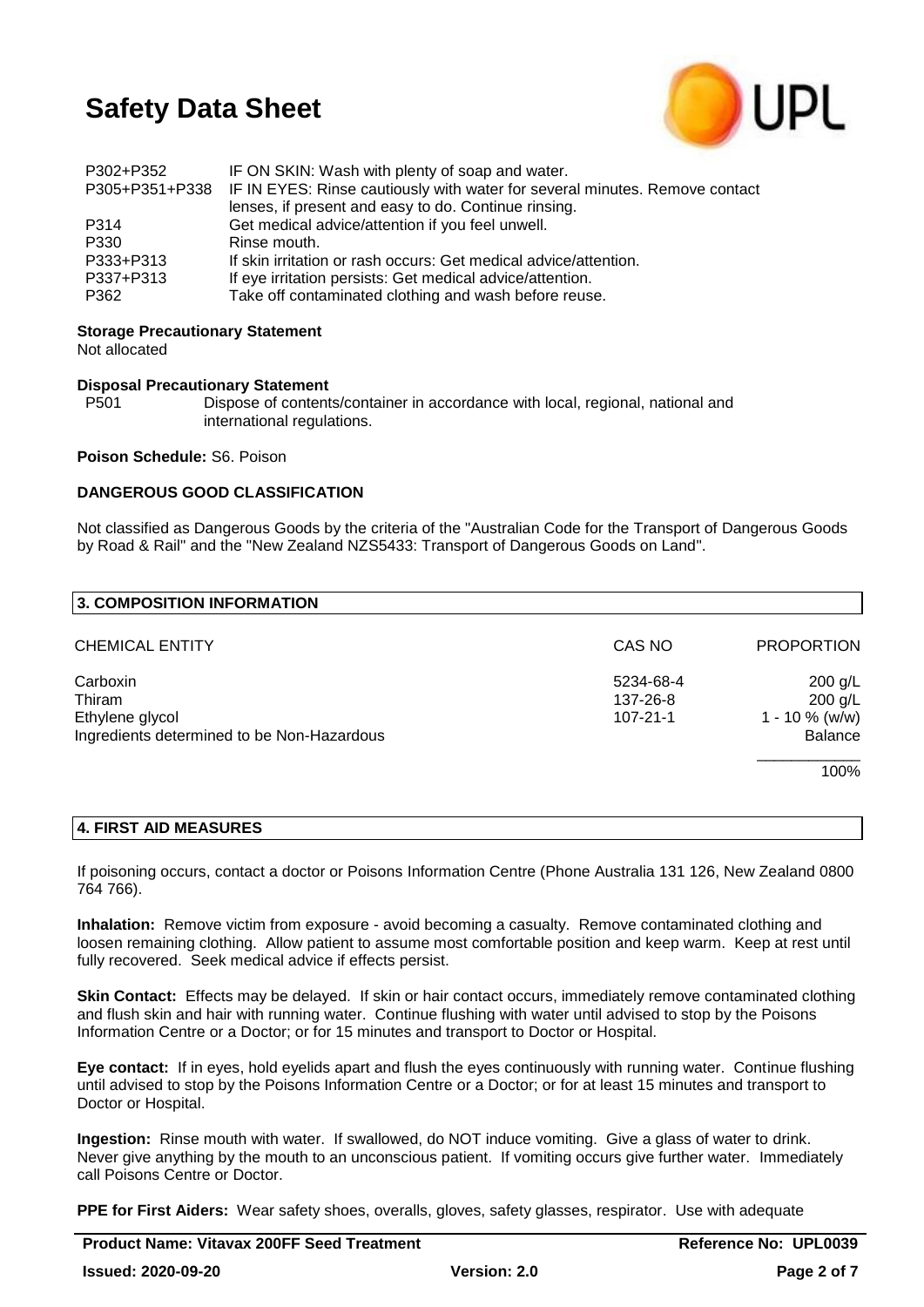

ventilation. If inhalation risk exists wear organic vapour/particulate respirator meeting the requirements of AS/NZS 1715 and AS/NZS 1716. Available information suggests that gloves made from nitrile rubber should be suitable for intermittent contact. However, due to variations in glove construction and local conditions, the user should make a final assessment. Always wash hands before smoking, eating, drinking or using the toilet. Wash contaminated clothing and other protective equipment before storing or re-using.

**Notes to physician:** Treat symptomatically. Effects may be delayed.

## **5. FIRE FIGHTING MEASURES**

**Hazchem Code:** Not applicable.

**Suitable extinguishing media:** If material is involved in a fire use water fog (or if unavailable fine water spray), alcohol resistant foam, standard foam, dry agent (carbon dioxide, dry chemical powder).

**Specific hazards:** Combustible material.

**Fire fighting further advice:** On burning or decomposing may emit toxic fumes. Fire fighters to wear selfcontained breathing apparatus and suitable protective clothing if risk of exposure to vapour or products of combustion or decomposition.

## **6. ACCIDENTAL RELEASE MEASURES**

#### **SMALL SPILLS**

Wear protective equipment to prevent skin and eye contamination. Avoid inhalation of vapours or dust. Wipe up with absorbent (clean rag or paper towels). Collect and seal in properly labelled containers or drums for disposal.

## **LARGE SPILLS**

Clear area of all unprotected personnel. Slippery when spilt. Avoid accidents, clean up immediately. Wear protective equipment to prevent skin and eye contamination and the inhalation of vapours. Work up wind or increase ventilation. Contain - prevent run off into drains and waterways. Use absorbent (soil, sand or other inert material). Collect and seal in properly labelled containers or drums for disposal. If contamination of crops, sewers or waterways has occurred advise local emergency services.

#### **Dangerous Goods - Initial Emergency Response Guide No:** Not applicable

## **7. HANDLING AND STORAGE**

**Handling:** Avoid eye contact and skin contact. Avoid inhalation of vapour, mist or aerosols.

**Storage:** Store in a cool, dry, well-ventilated place and out of direct sunlight. Store away from foodstuffs. Store away from incompatible materials described in Section 10. Store away from sources of heat and/or ignition. Keep container standing upright. Keep containers closed when not in use - check regularly for leaks.

This material is a Scheduled Poison Schedule 6 (Poison) and must be stored, maintained and used in accordance with the relevant regulations.

## **8. EXPOSURE CONTROLS / PERSONAL PROTECTION**

**National occupational exposure limits:**

|                                                   | TWA          |       | STEL |                              | <b>NOTICES</b> |
|---------------------------------------------------|--------------|-------|------|------------------------------|----------------|
|                                                   | ppm          | ma/m3 | ppm  | ma/m3                        |                |
| <b>Product Name: Vitavax 200FF Seed Treatment</b> |              |       |      | <b>Reference No: UPL0039</b> |                |
| <b>Issued: 2020-09-20</b>                         | Version: 2.0 |       |      |                              | Page 3 of 7    |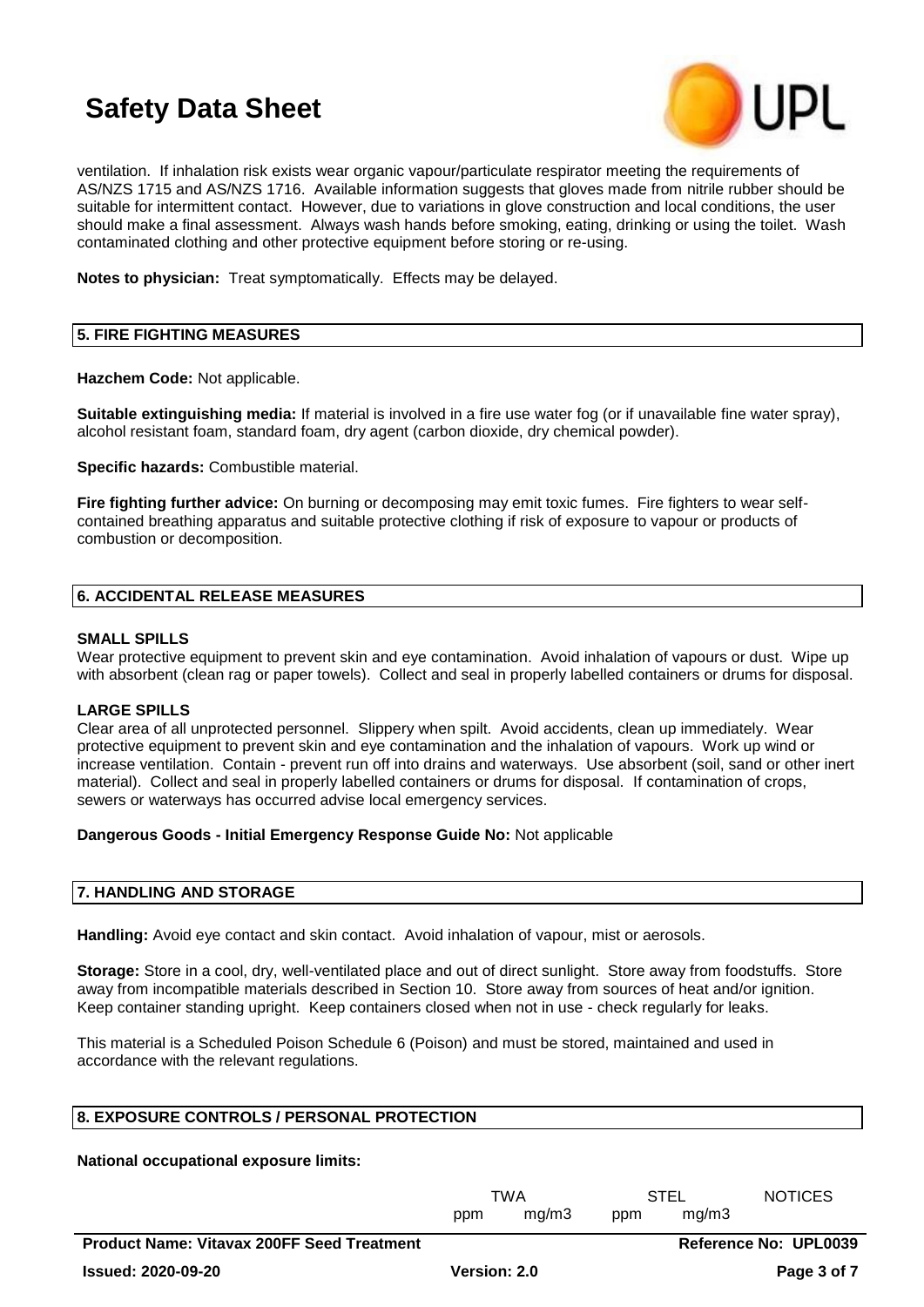

| Ethylene glycol (particulate) |  |      |  |
|-------------------------------|--|------|--|
| Ethylene glycol (vapour)      |  | ' 04 |  |
| Thiram.                       |  |      |  |

As published by Safe Work Australia.

TWA - The time-weighted average airborne concentration over an eight-hour working day, for a five-day working week over an entire working life.

STEL (Short Term Exposure Limit) - the average airborne concentration over a 15 minute period which should not be exceeded at any time during a normal eight-hour workday.

'Sk' Notice - absorption through the skin may be a significant source of exposure. The exposure standard is invalidated if such contact should occur.

These Exposure Standards are guides to be used in the control of occupational health hazards. All atmospheric contamination should be kept to as low a level as is workable. These exposure standards should not be used as fine dividing lines between safe and dangerous concentrations of chemicals. They are not a measure of relative toxicity.

If the directions for use on the product label are followed, exposure of individuals using the product should not exceed the above standard. The standard was created for workers who are routinely, potentially exposed during product manufacture.

**Biological Limit Values:** As per the "National Model Regulations for the Control of Workplace Hazardous Substances (Safe Work Australia)" the ingredients in this material do not have a Biological Limit Allocated.

**Engineering Measures:** Ensure ventilation is adequate to maintain air concentrations below Exposure Standards. Use only in well ventilated areas. Use with local exhaust ventilation or while wearing appropriate respirator. Vapour heavier than air - prevent concentration in hollows or sumps. Do NOT enter confined spaces where vapour may have collected.

**Personal Protection Equipment:** SAFETY SHOES, OVERALLS, GLOVES, SAFETY GLASSES, RESPIRATOR.

Personal protective equipment (PPE) must be suitable for the nature of the work and any hazard associated with the work as identified by the risk assessment conducted.

Wear safety shoes, overalls, gloves, safety glasses, respirator. Use with adequate ventilation. If inhalation risk exists wear organic vapour/particulate respirator meeting the requirements of AS/NZS 1715 and AS/NZS 1716. Available information suggests that gloves made from nitrile rubber should be suitable for intermittent contact. However, due to variations in glove construction and local conditions, the user should make a final assessment. Always wash hands before smoking, eating, drinking or using the toilet. Wash contaminated clothing and other protective equipment before storing or re-using.

**Hygiene measures:** Keep away from food, drink and animal feeding stuffs. When using do not eat, drink or smoke. Wash hands prior to eating, drinking or smoking. Avoid contact with clothing. Avoid eye contact and skin contact. Avoid inhalation of vapour, mist or aerosols. Ensure that eyewash stations and safety showers are close to the workstation location.

## **9. PHYSICAL AND CHEMICAL PROPERTIES**

| Form:   | Liquid         |
|---------|----------------|
| Colour: | Pink           |
| Odour:  | Characteristic |

**Solubility:** Dispersible in water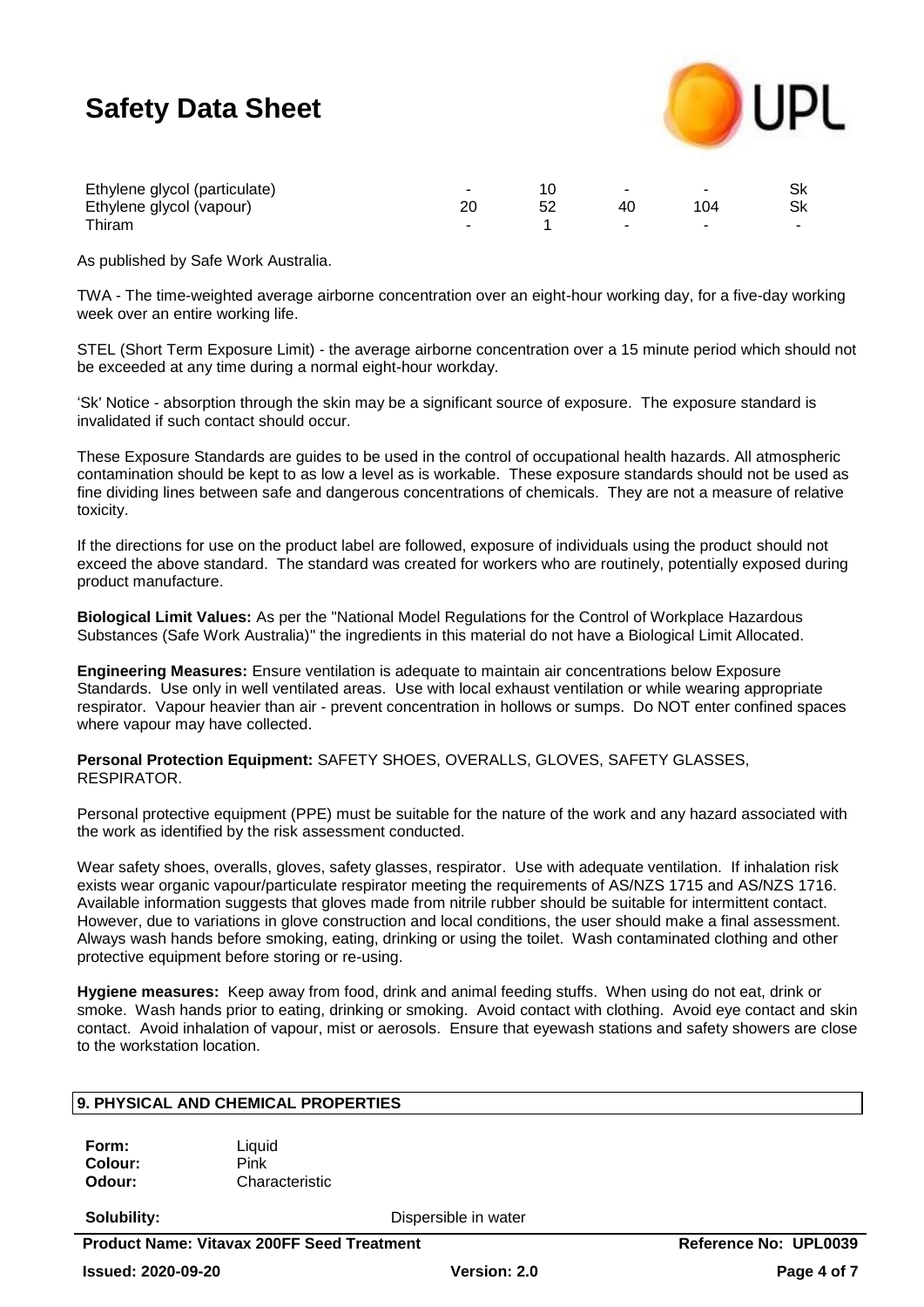

**Specific Gravity:** 1.135 - 1.175 **Relative Vapour Density (air=1):** >1 **Vapour Pressure (20 °C):** N Av **Flash Point (°C):** 105 (CC) **Flammability Limits (%):** N App **Autoignition Temperature (°C):** N Av **Melting Point/Range (°C):** -22 **Boiling Point/Range (°C):** N Av **pH:** 7 - 9 **Viscosity:** 70 - 140 mPa.s @ 20 °C **Total VOC (g/Litre):** N Av

(Typical values only - consult specification sheet)  $N Av = Not available$ ,  $N App = Not applicable$ 

## **10. STABILITY AND REACTIVITY**

**Chemical stability:** This material is thermally stable when stored and used as directed.

**Conditions to avoid:** Elevated temperatures and sources of ignition.

**Incompatible materials:** Oxidising agents.

**Hazardous decomposition products:** Oxides of carbon and nitrogen, smoke and other toxic fumes.

**Hazardous reactions:** No known hazardous reactions.

## **11. TOXICOLOGICAL INFORMATION**

No adverse health effects expected if the product is handled in accordance with this Safety Data Sheet and the product label. Symptoms or effects that may arise if the product is mishandled and overexposure occurs are:

#### **Acute Effects**

**Inhalation:** Material may be an irritant to mucous membranes and respiratory tract.

**Skin contact:** Contact with skin will result in irritation. A skin sensitiser. Repeated or prolonged skin contact may lead to allergic contact dermatitis.

**Ingestion:** Harmful if swallowed. Swallowing can result in nausea, vomiting and irritation of the gastrointestinal tract.

**Eye contact:** An eye irritant.

#### **Acute toxicity**

**Inhalation:** This material has been classified as non-hazardous. Acute toxicity estimate (based on ingredients): LC50 > 20.0 mg/L for vapours or LC50 > 5.0 mg/L for dust and mist or LC50 > 20,000 ppm for gas

**Skin contact:** This material has been classified as non-hazardous. Acute toxicity estimate (based on ingredients): >2,000 mg/Kg bw

**Ingestion:** This material has been classified as a Category 4 Hazard. Acute toxicity estimate (based on ingredients): 300 - 2,000 mg/Kg bw

**Corrosion/Irritancy:** Eye: this material has been classified as a Category 2A Hazard (reversible effects to eyes).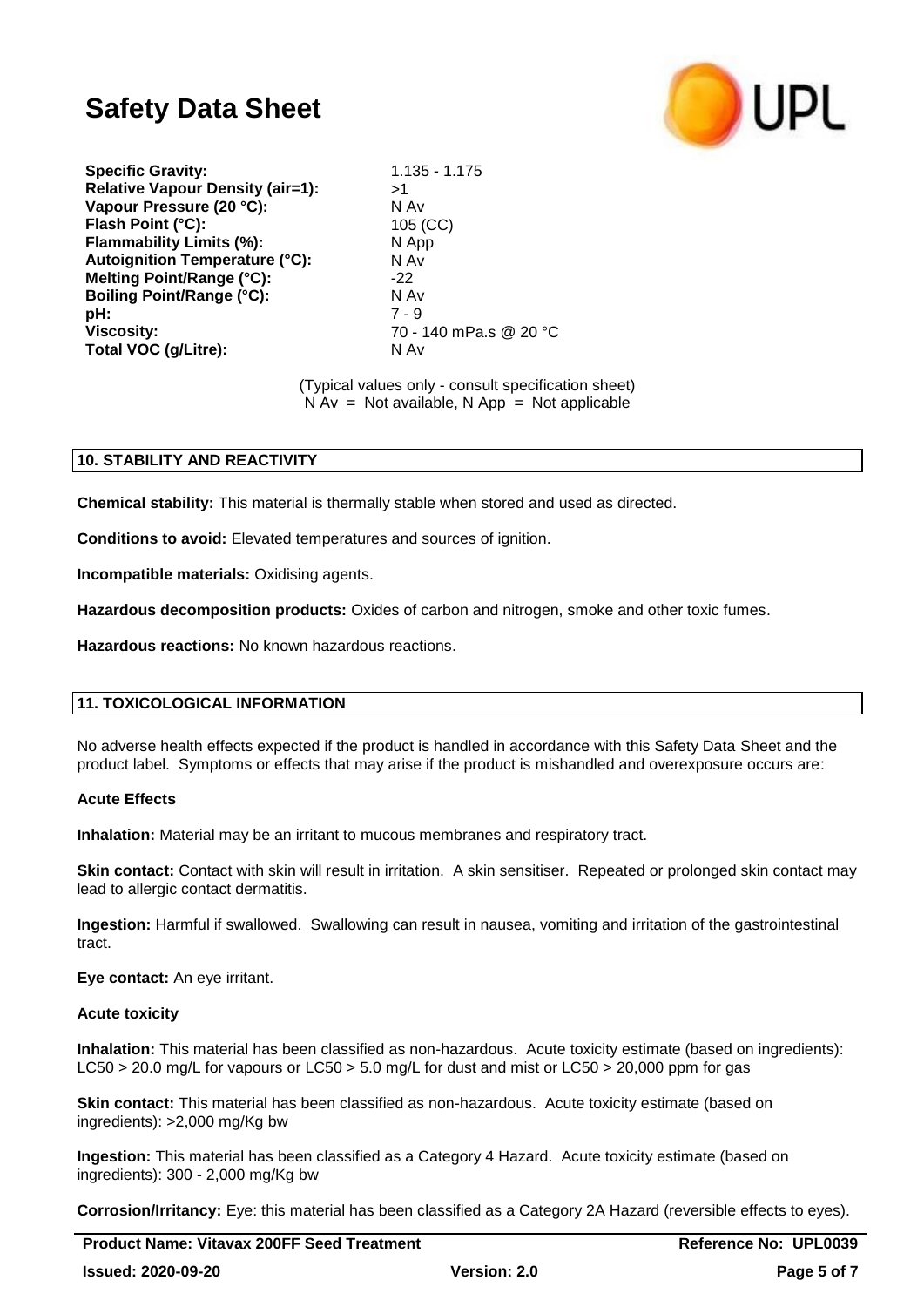

Skin: this material has been classified as a Category 2 Hazard (reversible effects to skin).

**Sensitisation:** Inhalation: this material has been classified as not a respiratory sensitiser. Skin: this material has been classified as a Category 1 Hazard (skin sensitiser).

**Aspiration hazard:** This material has been classified as non-hazardous.

**Specific target organ toxicity (single exposure):** This material has been classified as non-hazardous.

**Chronic Toxicity**

**Mutagenicity:** This material has been classified as non-hazardous.

**Carcinogenicity:** This material has been classified as non-hazardous.

**Reproductive toxicity (including via lactation):** This material has been classified as non-hazardous.

**Specific target organ toxicity (repeat exposure):** This material has been classified as a Category 2 Hazard.

#### **12. ECOLOGICAL INFORMATION**

Avoid contaminating waterways.

**Acute aquatic hazard:** This material has been classified as non-hazardous. Acute toxicity estimate (based on ingredients): >100 mg/L

**Long-term aquatic hazard:** This material has been classified as non-hazardous. Non-rapidly or rapidly degradable substance for which there are adequate chronic toxicity data available OR in the absence of chronic toxicity data, Acute toxicity estimate (based on ingredients): >100 mg/L, where the substance is not rapidly degradable and/or BCF  $<$  500 and/or log K<sub>ow</sub>  $<$  4.

**Ecotoxicity:** No information available.

**Persistence and degradability:** No information available.

**Bioaccumulative potential:** No information available.

**Mobility:** No information available.

## **13. DISPOSAL CONSIDERATIONS**

Persons conducting disposal, recycling or reclamation activities should ensure that appropriate personal protection equipment is used, see "Section 8. Exposure Controls and Personal Protection" of this SDS.

If possible material and its container should be recycled. If material or container cannot be recycled, dispose in accordance with local, regional, national and international Regulations.

#### **14. TRANSPORT INFORMATION**

## **ROAD AND RAIL TRANSPORT**

Not classified as Dangerous Goods by the criteria of the "Australian Code for the Transport of Dangerous Goods by Road & Rail" and the "New Zealand NZS5433: Transport of Dangerous Goods on Land".

## **MARINE TRANSPORT**